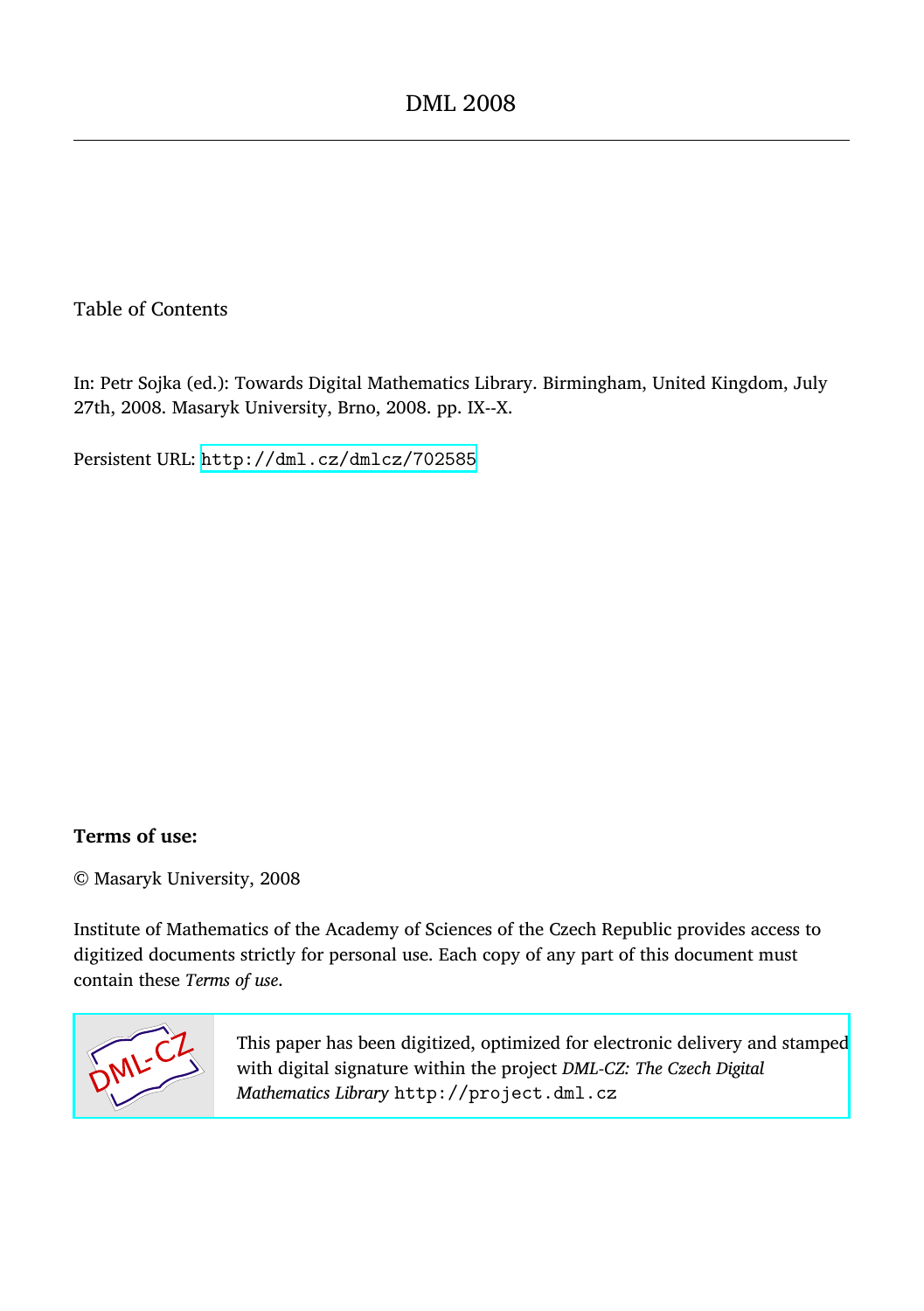# **Table of Contents**

#### **I Towards Digital Mathematics Library**

| Some Thoughts on the Near-Future Digital Mathematics Library<br>Thierry Bouche (Université de Grenoble I, France)               | - 3 |
|---------------------------------------------------------------------------------------------------------------------------------|-----|
| From Pixels and Minds to the Mathematical Knowledge in a Digital                                                                | 17  |
| Petr Sojka (Masaryk University, Brno, Czech Republic), Jiří Rákosník<br>(Institute of Mathematics AS CR, Praha, Czech Republic) |     |

Mathematical Document Classification via Symbol Frequency Analysis . . 29 *Stephen M. Watt (University of Western Ontario, London Ontario, Canada)*

## **II Towards Mathematical OCR and Search**

| Lexical Error Compensation in Handwritten-based Mathematical                                                                                                           | 43 |
|------------------------------------------------------------------------------------------------------------------------------------------------------------------------|----|
| Seyed Ali Ahmadi, Abdou Youssef (George Washington University, United<br>States)                                                                                       |    |
| Extending Full Text Search Engine for Mathematical Content<br>Jozef Mišutka, Leo Galamboš (Charles University in Prague, Czech Republic)                               | 55 |
| Daniel Průša, Václav Hlaváč (Czech Technical University, Prague, Czech<br>Republic)                                                                                    | 69 |
| Extracting Precise Data on the Mathematical Content of PDF Documents<br>Josef B. Baker, Alan P. Sexton, and Volker Sorge (University of Birmingham,<br>United Kingdom) | 75 |
| <b>Digitization Reports</b><br>Ш                                                                                                                                       |    |
|                                                                                                                                                                        | 83 |

*Bernd Wegner (Mathematical Institute, TU Berlin, Germany)* Digitization of Mathematical Editions in Serbia . . . . . . . . . . . . . . . . . . . . . . . . 87 *Žarko Mijajlovi´c (Faculty of Mathematics, Belgrade, Serbia), Zoran Ognjanovi´c (Mathematical Institute, Belgrade, Serbia)*